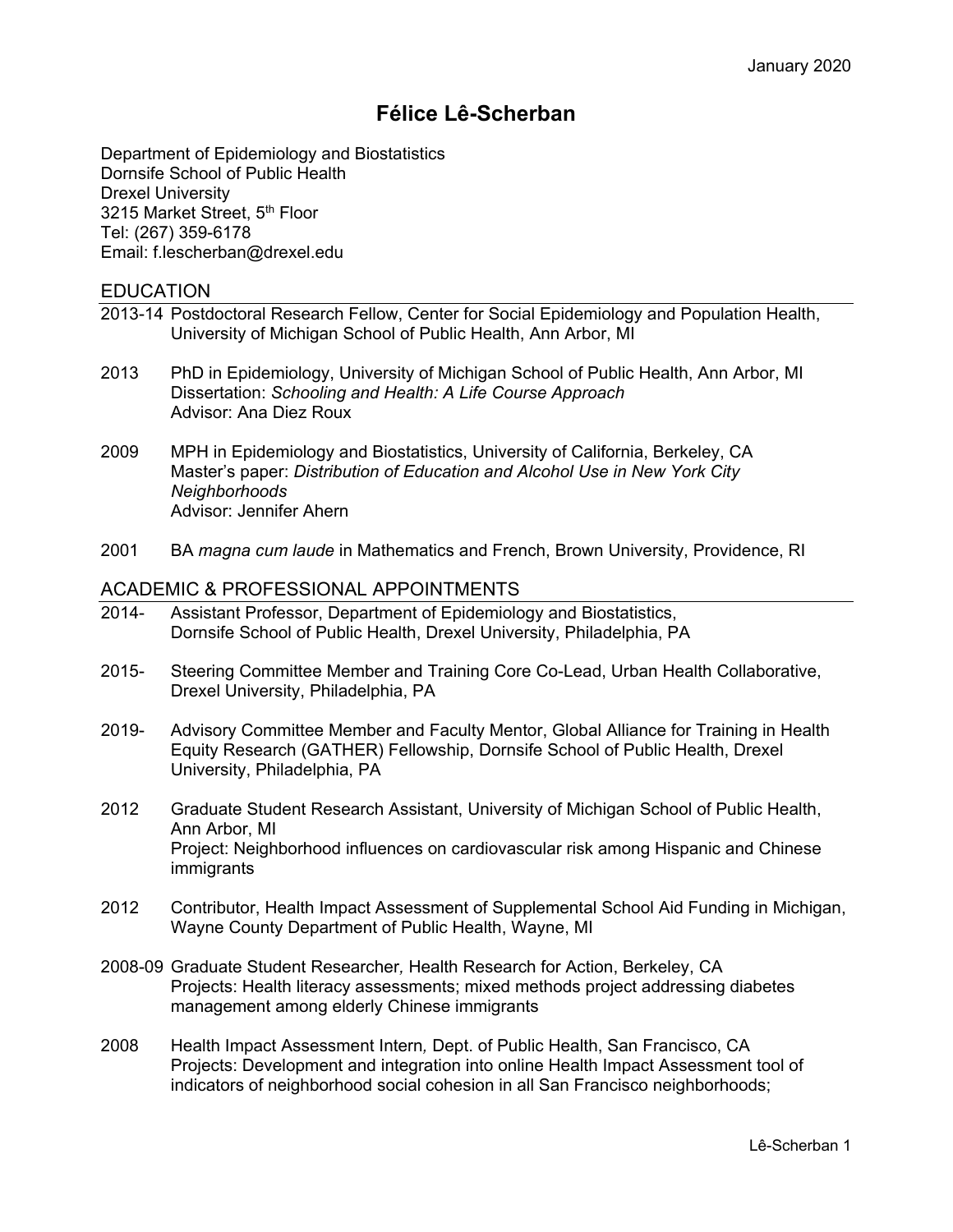implementation of summer training course in Health Impact Assessment; preparation of citywide database of crime information for GIS mapping projects

- 2005-08 Freelance Math Test Item Writer*,* Kaplan, Inc., New York, NY
- 2005-07 Quality Improvement Analyst*,* Meridian Behavioral Healthcare, Inc., Gainesville, FL Full-time employee of community mental health and substance abuse treatment center: reporting of outcome, census and other data; coordination of quality improvement committees; back-up risk manager; training and supervision of client-employee
- 2002-05 Math Teacher*,* Charlestown High School, Boston, MA Full-time teacher at public high school
- 2001-02 English Teaching Assistant*,* Lycée Anne de Bretagne, Rennes, France

#### TEACHING EXPERIENCE

| 2019-      | Social Epidemiology<br>Dornsife School of Public Health, Drexel University, Philadelphia, PA                                                                                           |
|------------|----------------------------------------------------------------------------------------------------------------------------------------------------------------------------------------|
| 2016-      | Short Course: Introduction to Multilevel Analysis for Urban Health Research<br>Drexel Urban Health Collaborative, Drexel University, Philadelphia, PA                                  |
| 2015-      | Causal Inference in Epidemiology<br>Dornsife School of Public Health, Drexel University, Philadelphia, PA                                                                              |
| 2017       | Workshop: Research and Learning with Geographic Data: Leveraging Philadelphia-<br>focused and National Data, Drexel Urban Health Collaborative, Drexel University,<br>Philadelphia, PA |
| 2012       | Graduate Student Instructor Practice Teaching Sessions (Facilitator)<br>University of Michigan College of Engineering, Ann Arbor, MI                                                   |
| 2010, 2011 | Applied Epidemiologic Data Analysis (Graduate Student Instructor)<br>University of Michigan, Epidemiology Department, Ann Arbor, MI                                                    |
| 2007       | Calculus (Graduate Student Instructor)<br>University of California, Berkeley, Math Department, Berkeley, CA                                                                            |
| 2002-2005  | Math Teacher, Charlestown High School, Boston, MA                                                                                                                                      |
| 2001-2002  | English Teaching Assistant, Lycée Anne de Bretagne, Rennes, France                                                                                                                     |
| 1997-2001  | Ballet Teacher, Brown University Athletic Center, Providence, RI                                                                                                                       |

#### Guest lectures

*Measuring socioeconomic status*. Guest lecture, EPBI 8011: Social Epidemiology, Temple University College of Public Health, Philadelphia, PA, September 2019.

*Marginal structural models*. Guest lecture, PBHL 822: Advanced Epidemiology 2, Dornsife School of Public Health, Drexel University, Philadelphia, PA, May 2015, May 2016, May 2017.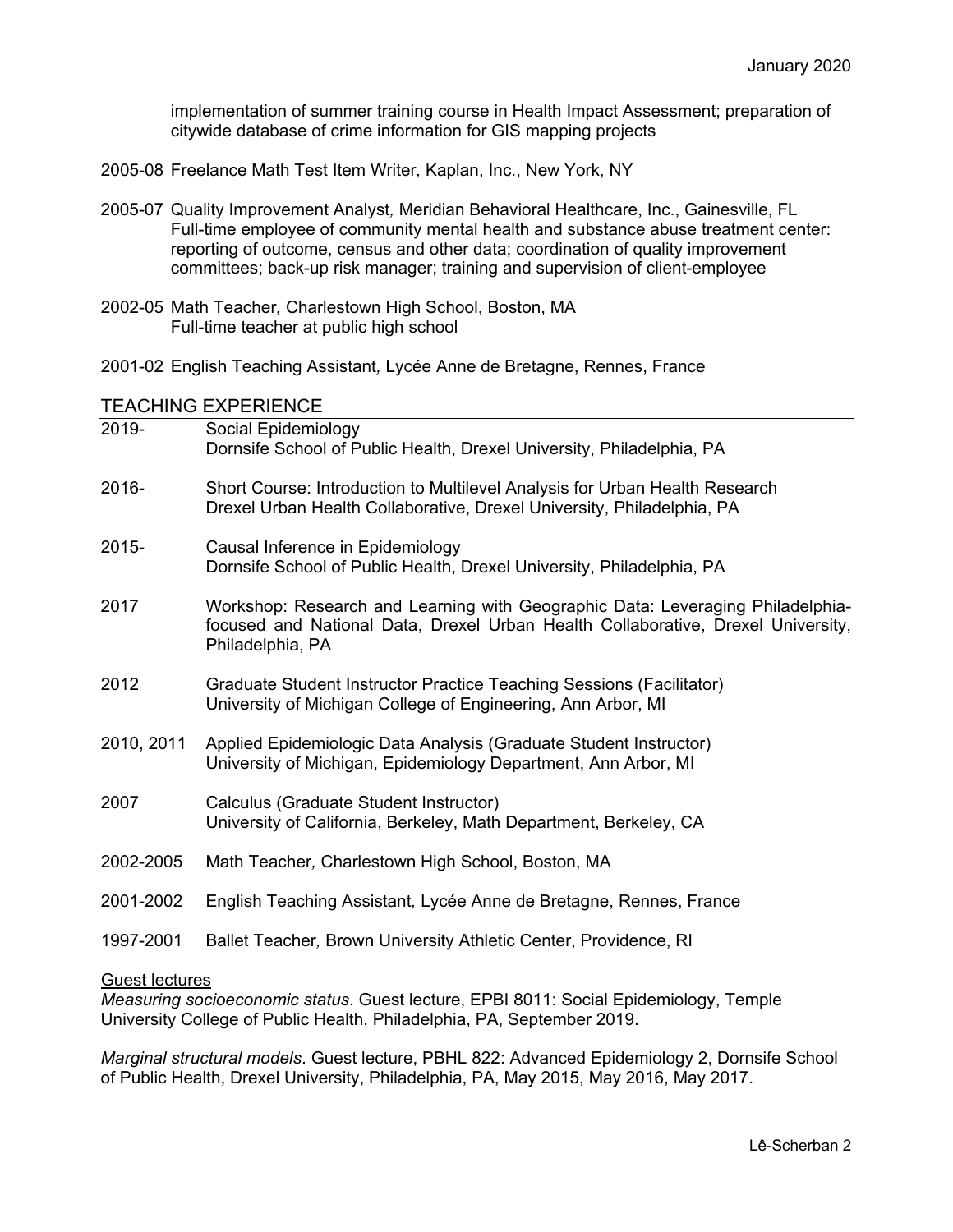*Multilevel analysis in neighborhood research*. Guest lecture, PBHL T580: Neighborhoods and Health, Dornsife School of Public Health, Drexel University, Philadelphia, PA, May 2016.

*Effect modification.* Guest lecture, PBHL 630: Intermediate Epidemiology, Drexel University School of Public Health, Philadelphia, PA, November 2014.

*Schooling and health: the case of race.* Guest lecture, HBHE 623: Racial/Ethnic Health Disparities, University of Michigan School of Public Health, Ann Arbor, MI, February 2014.

*Using the Healthy Development Measurement Tool.* Summer Course in Health Impact Assessment, San Francisco Department of Public Health, San Francisco, CA, August 2008.

# MENTORSHIP EXPERIENCE

Postdoctoral trainees

2017-19 Faculty Mentor, Irene Headen, postdoc

- Doctoral students<br>2019- Faculty Faculty Advisor, Zachary Fusfeld, PhD Epidemiology
- 2018- Dissertation Committee Member, Katherine Nelson, PhD Health Svcs Research & Policy
- 2018- Dissertation Committee Member, Emily Brown, DrPH Health Management & Policy
- 2017- Dissertation Committee Member, Dina Terloyeva, PhD Epidemiology
- 2017-19 Dissertation Committee Member, Kimberly Daniels, PhD Epidemiology
- 2017-19 Dissertation Committee Member, Pam Phojanakong, PhD Epidemiology
- 2015-19 Dissertation Committee Member, Niko Verdecias, DrPH Community Health & Prevention
- 2016-18 Dissertation Committee Member, Xi Wang, PhD Epidemiology
- 2016-18 Dissertation Committee Member, Conglong Wang, PhD Epidemiology

#### Masters students

- 2018- Faculty Advisor, Sarah Ehsan, MPH Epidemiology
- 2018- UHC Masters Fellow Faculty Mentor, Faculty Advisor, Leah Lombardi, MPH Epidemiology
- 2017-19 Faculty Advisor, Neva Novinger, MPH Epidemiology
- 2017-19 Faculty Advisor, Killian Rohn, MS Epidemiology
- 2017-18 Faculty Advisor, Riddhi Shah, MPH Epidemiology
- 2017-18 Faculty Advisor, Briana Gibson, MPH Epidemiology
- 2016-18 Dornsife Fellow Faculty Mentor, Kathryn Boyle-Steed, MPH Epidemiology
- 2015-16 Faculty Advisor, Laila Abdallah, MPH Epidemiology
- 2015-16 Faculty Advisor, Luwam Gebrekristos, MPH Epidemiology
- 2015-16 Opening Doors Program Faculty Mentor, Linda Yean, MPH Health Management & Policy
- 2014-16 Faculty Mentor, Diana Thao, MPH Community Health & Prevention (research assistant)

#### TEACHING EDUCATION AND CERTIFICATION

- 2012 Preparing Future Faculty Seminar, University of Michigan, Ann Arbor, MI Competitive 5-week seminar including pedagogical and professional development coursework
- 2012 Training for Running Practice Teaching Sessions, University of Michigan, Ann Arbor, MI Training session for facilitating practice teaching sessions for beginning graduate student **instructors**
- 2007 GSI Pedagogy course, University of California, Berkeley, Berkeley, CA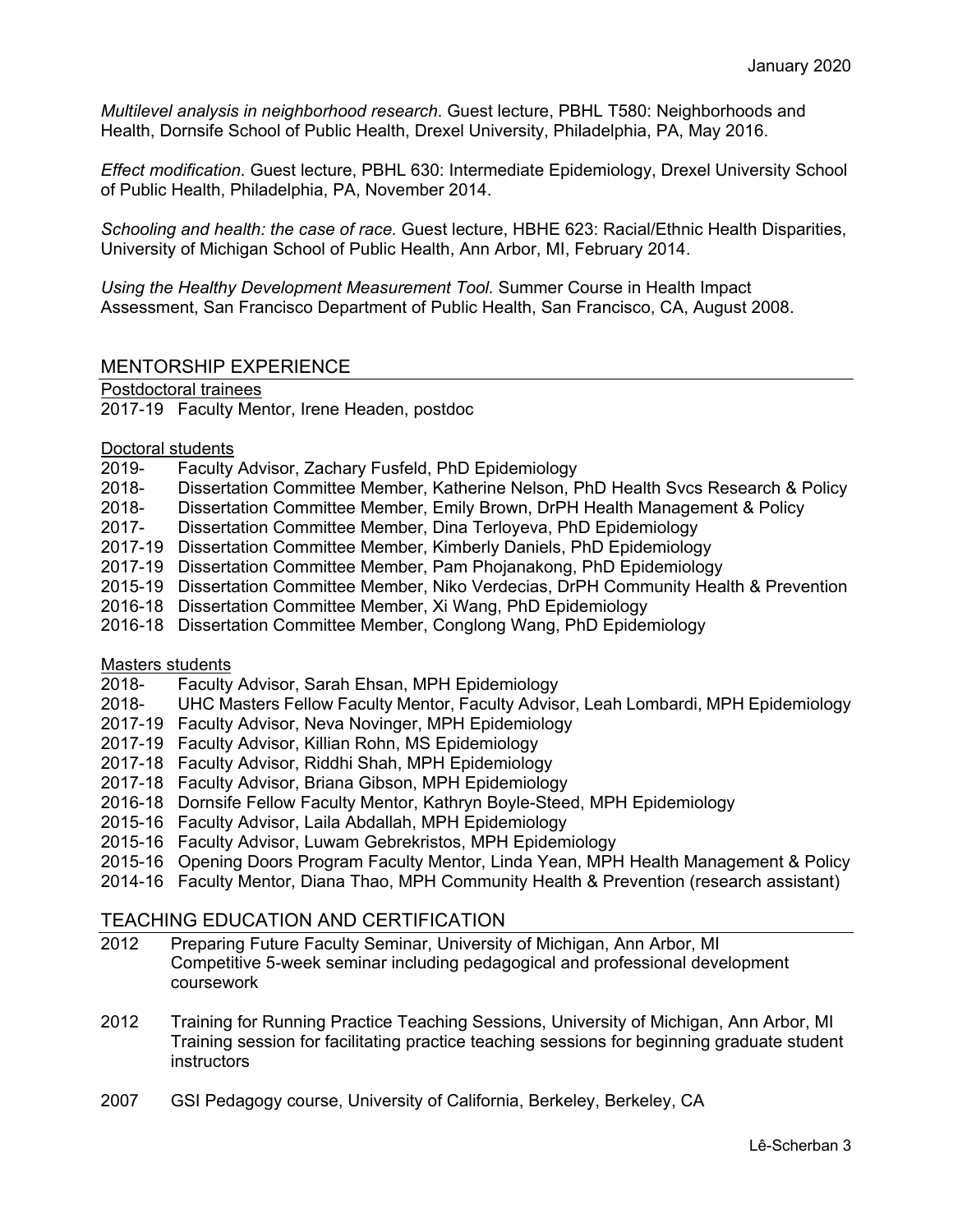Semester-long pedagogy course in the School of Public Health; included observation and critique of a teaching session by course teacher

2002-07 Massachusetts Provisional Teacher Certification in High School Mathematics

#### HONORS AND AWARDS

| 2018                 | Reviewer of the Year award, American Journal of Epidemiology                    |
|----------------------|---------------------------------------------------------------------------------|
| 2017                 | Honorable Mention, Epidemiology Monitor Exactly Six Words Contest:              |
|                      | "Agonize over causation; use associational language"                            |
| 2013                 | Student Abstract Award, American Public Health Association Epidemiology Section |
| 2013                 | Student Speaker, University of Michigan School of Public Health Graduation      |
| 2012                 | Harburg Student Award for Excellence in Social Epidemiology, Center for Social  |
|                      | Epidemiology and Population Health, University of Michigan                      |
| 2009-13              | Rackham Merit Fellowship, University of Michigan                                |
| 2007-09              | School of Public Health Fellowship, University of California, Berkeley          |
| 2001                 | Westin Performing Arts Award in Dance, Brown University                         |
|                      |                                                                                 |
| <u>BUBUA LEIALIA</u> |                                                                                 |

#### PUBLICATIONS

‡Student/mentee

#### Peer-reviewed manuscripts

Phojanakong P‡, Brown E‡, Grimaldi G, **Lê-Scherban F**, Chilton M. Experiences of racial and ethnic discrimination are associated with food insecurity and poor health. International Journal of Environmental Research and Public Health 2019;16(22):4369.

**Lê-Scherban F**, Ballester L, Castro JC, Cohen S, Melly S, Moore KM, Buehler J. Neighborhood characteristics associated with diabetes and hypertension control among an urban African-American population: A study of geo-linked electronic health records. Preventive Medicine Reports 2019;Jul 13:15:100953.

**Lê-Scherban F**, Albrecht SS, Osypuk TL, Sánchez BN, Diez Roux AV. Are long-term patterns of neighborhood ethnic composition related to BMI, diet, and physical activity among Latino and Chinese immigrants? Multi-Ethnic Study of Atherosclerosis (MESA). Health & Place 2019;58:102147.

Purtle J, **Lê-Scherban F**, Wang X‡, Shattuck PT, Proctor EK, Brownson R. State legislator support for behavioral health parity laws: The influence of mutable and fixed factors at multiple levels. The Milbank Quarterly; in press. Accepted May 24, 2019.

Purtle J, **Lê-Scherban F**, Wang X‡, Brown E‡, Chilton M. Legislator opinions about adverse childhood experiences (ACEs) as risk factors for adult behavioral health conditions. Psychiatric Services 2019;70(10):894-900.

Purtle J, **Lê-Scherban F**, Nelson K‡, Shattuck PT, Proctor EK, Brownson R. State mental health agency officials' preferences for and sources of behavioral health research. Psychological Services 2019;Jun 13. doi: 10.1037/ser0000364. [Epub ahead of print].

Purtle J, **Lê-Scherban F**, Wang X‡, Shattuck P, Proctor E, Brownson R. Audience segmentation to disseminate behavioral health evidence to legislators: An empirical clustering analysis. Implementation Science 2018;13:121.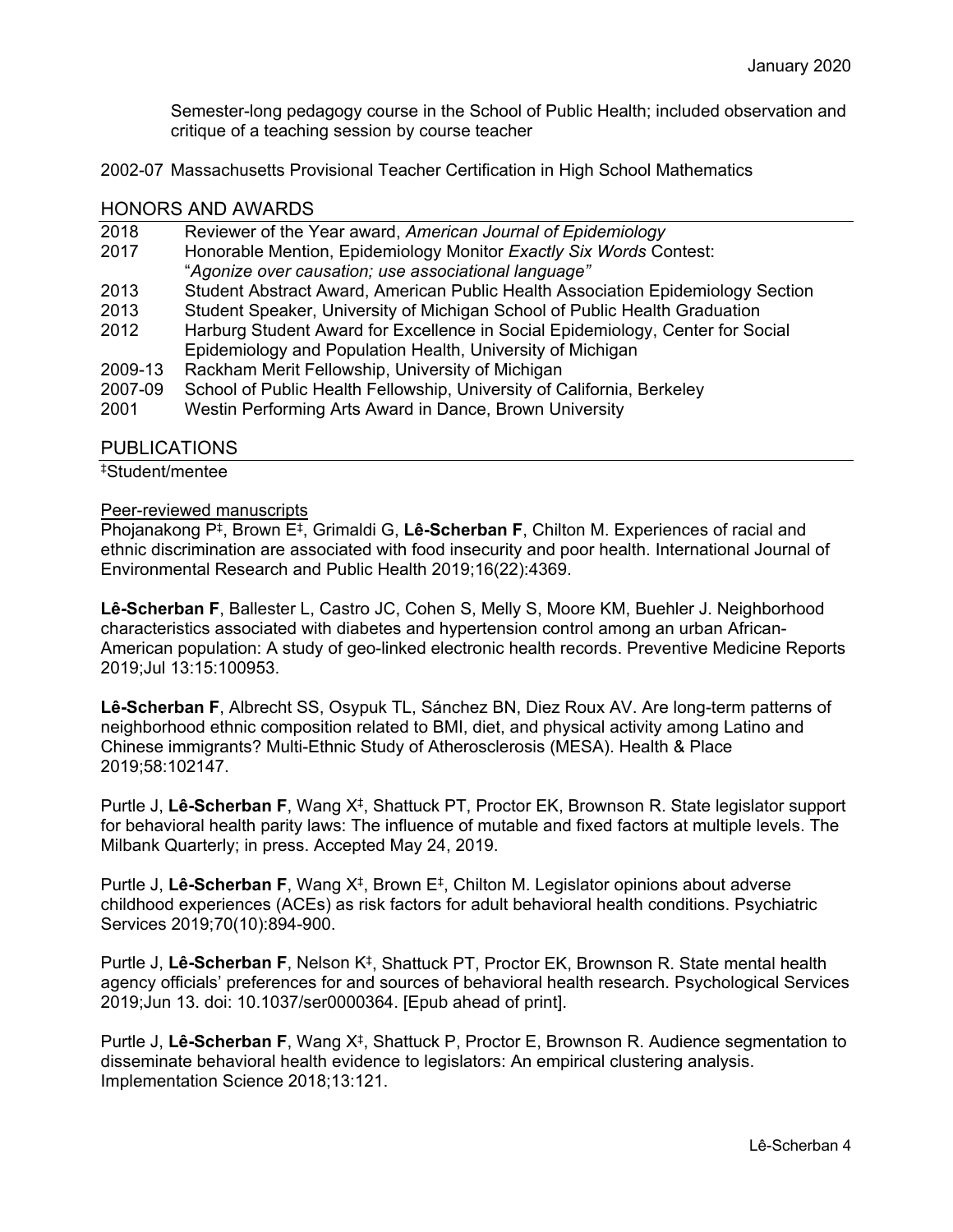**Lê-Scherban F**, Wang X‡, Boyle-Steed K‡, Pachter L. Intergenerational associations between adult past exposure to adverse childhood experiences and offspring child health outcomes: The Philadelphia ACE Study. Pediatrics 2018;141(6); epub e20174274.

**Lê-Scherban F**, Brenner AB, Hicken M, McKinley P, Needham BL, Seeman T, Sloan R, Wang X, Diez Roux AV. Child and adult socioeconomic status and the cortisol response to acute stress: Evidence from the Multi-Ethnic Study of Atherosclerosis. Psychosomatic Medicine 2018;80(2):184- 92.

Purtle J, Langellier B, **Lê-Scherban F**. A case study of the Philadelphia sugar-sweetened beverage tax policymaking process: Implications for policy development and advocacy. Journal of Public Health Management & Practice 2018;24(1):4-8.

Hastert T, de Oliveira Otto M, **Lê-Scherban F**, Steffen B, Steffen L, Tsai M, Jacobs D, Baylin A. Association of plasma phospholipid polyunsaturated and trans fatty acids with body mass index: Results from the Multi-Ethnic Study of Atherosclerosis. International Journal of Obesity 2018;42(3):433-40.

Hirko KA, Lajous M, Ortiz-Panozo E, Lopez-Ridaura R, Christine PJ, **Lê-Scherban F**, Rice MS, Barrientos-Gutiérrez T. Socioeconomic position and markers of adiposity among female teachers in Mexico. Journal of Epidemiology and Community Health 2017;71:999-1004.

Purtle J, **Lê-Scherban F**, Shattuck P, Proctor EK, Brownson RC. An audience research study to disseminate evidence about comprehensive state mental health parity legislation to US state policymakers: Protocol. Implementation Science 2017;12:81-93.

Langellier B, **Lê-Scherban F**, Purtle J. Funding quality pre-kindergarten with Philadelphia's new 'Sugary Drink Tax': Simulating effects of using an excise tax to address a social determinant of health. Public Health Nutrition 2017;20(13):2450-58.

Martinez-Donate A, Ejebe I, Zhang X, Guendelman S, **Lê-Scherban F**, Rangel G, Gonzalez-Fagoaga E, Hovell MF, Amuedo-Dorantes C. Access to health care among Mexican migrants: A comparison across migration phases. Journal of Health Care for the Poor and Underserved 2017;28(4):1314-26.

McKenna RM, Alcalá HE, **Lê-Scherban F**, Roby DH, Ortega AN. The Affordable Care Act reduces hypertension treatment disparities for Mexican-heritage Latinos. Medical Care 2017;55(7):654-60.

**Lê-Scherban F**, Brenner AB, Schoeni B. Childhood family wealth and mental health in a national cohort of young adults**.** SSM – Population Health 2016;2:798-806.

**Lê-Scherban F**, Albrecht SS, Bertoni A, Kandula N, Mehta NK, Diez Roux AV. Immigrant status and cardiovascular risk over time: Results from the Multi-Ethnic Study of Atherosclerosis. Annals of Epidemiology 2016;26(6):429-35.

Shen H‡, Magnusson C, Rai D, Lundberg M, **Lê-Scherban F**, Dalman C, Lee BK. Associations of parental depression with child school performance at age 16 in Sweden. JAMA Psychiatry 2016;73(3):239-246.

Albrecht SS, Osypuk TL, Kandula NR, Gallo LC, **Lê-Scherban F**, Shrager S, Diez Roux, AV. Change in waist circumference with longer time in the United States among Hispanic and Chinese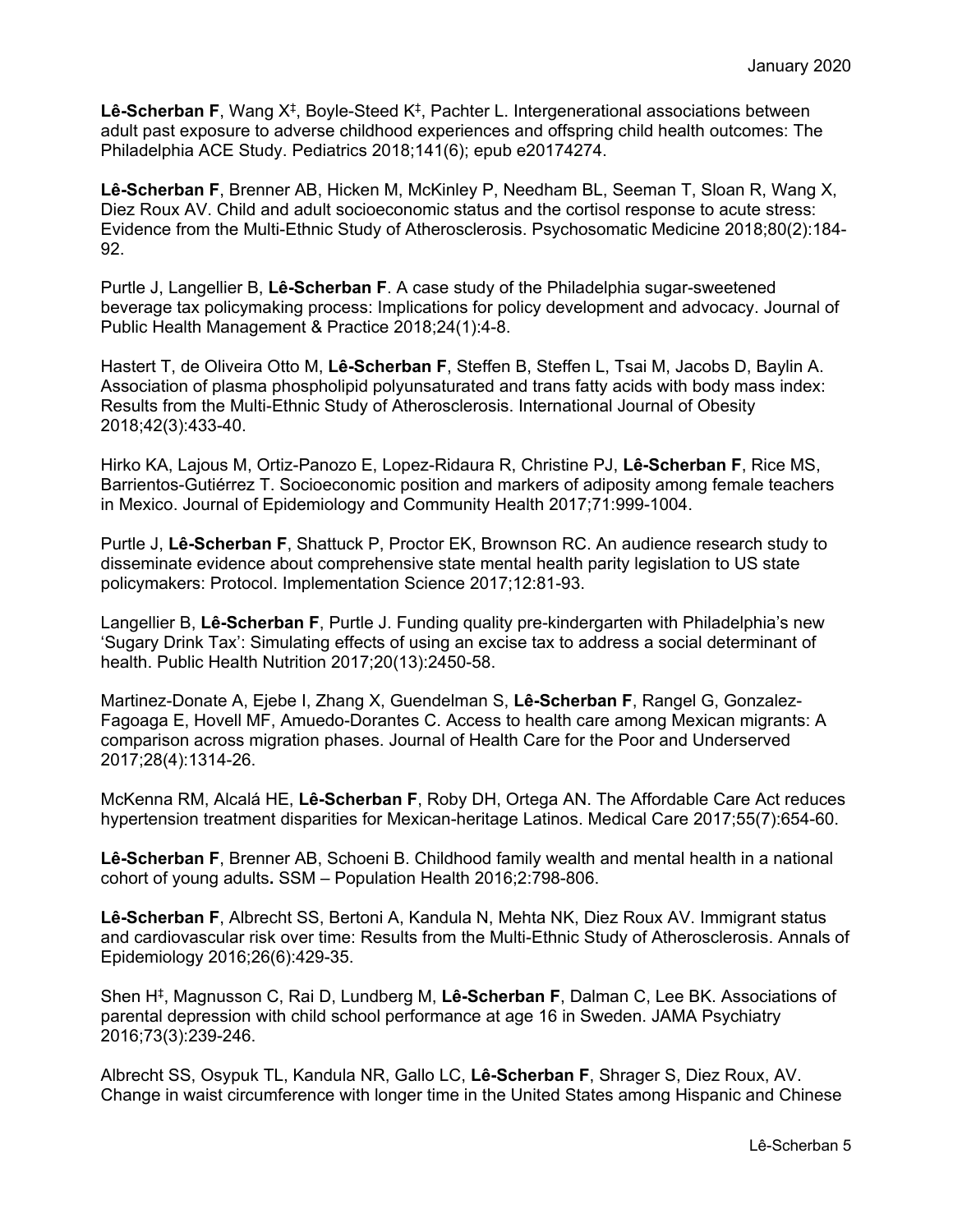immigrants: the modifying role of the neighborhood built environment. Annals of Epidemiology 2015;25(10):767-772.

**Lê-Scherban F**, Albrecht SS, Osypuk TL, Sánchez BN, Diez Roux AV. Neighborhood ethnic composition, spatial assimilation, and change in body mass index over time among Hispanic and Chinese immigrants: Multi-Ethnic Study of Atherosclerosis. American Journal of Public Health 2014;104(11):2138-46.

**Lê-Scherban F**, Diez Roux AV, Li Y, Morgenstern H. Influence of grandparent schooling on adult health status, smoking, and body mass index. American Journal of Epidemiology 2014;180(5):469-481.

**Lê-Scherban F**, Diez Roux AV, Li Y, Morgenstern H. Does academic achievement during childhood and adolescence benefit later health? Annals of Epidemiology 2014;24(5):344-355.

**Lê F**, Diez Roux AV, Morgenstern H. Effects of child and adolescent health on educational progress. Social Science & Medicine 2013;76:57-66.

**Lê F**, Tracy M, Norris F, Galea S. Displacement, county social cohesion and depression after a large-scale traumatic event. Social Psychiatry and Psychiatric Epidemiology 2013;48(11):1729- 1741.

**Lê F**, Ahern J, Galea S. Neighborhood education inequality and drinking behavior. Drug and Alcohol Dependence 2010;112(1-2):18-26.

#### *Under review*

Pachter L, Wang X‡, Boyle-Steed K‡, **Lê-Scherban F**. Associations between neighborhood disadvantage, parental history of adverse childhood experiences, and child health outcomes.

#### Invited manuscripts

Cohen A, **Lê-Scherban F**. Multigenerational social determinants of health: opportunities and challenges (invited commentary). American Journal of Epidemiology 2015;182(7):579-582.

#### Reports

Carroll-Scott A, **Lê-Scherban F**, Kelly MK, Verdecias N, Weckesser S. Current State of Behavioral Health in Philadelphia. Philadelphia, PA: Drexel University Urban Health Collaborative; March 2018.

Carroll-Scott A, **Lê-Scherban F**, Berrigan L‡, Ossola E‡, Verdecias N‡. Philadelphia Mental Health First Aid (MHFA) Evaluation Behavioral Health Indicator Report. Philadelphia, PA: Drexel University; September 2017.

Carroll-Scott A, **Lê-Scherban F**, Berrigan L‡, Ossola E‡, Verdecias N‡. Philadelphia Mental Health First Aid (MHFA) Evaluation Behavioral Health Indicator Report: Baseline Report. Philadelphia, PA: Drexel University; February 2016.

Epstein NE, Akins S‡, **Lê-Scherban F**, Carroll-Scott A, Berrigan L‡, Koulisis W‡, Verdecias N‡. Philadelphia Mental Health First Aid (MHFA) Evaluation Report of Survey Findings. Philadelphia, PA: Drexel University; July 2015.

#### PRESENTATIONS

Invited talks, media interviews, and other presentations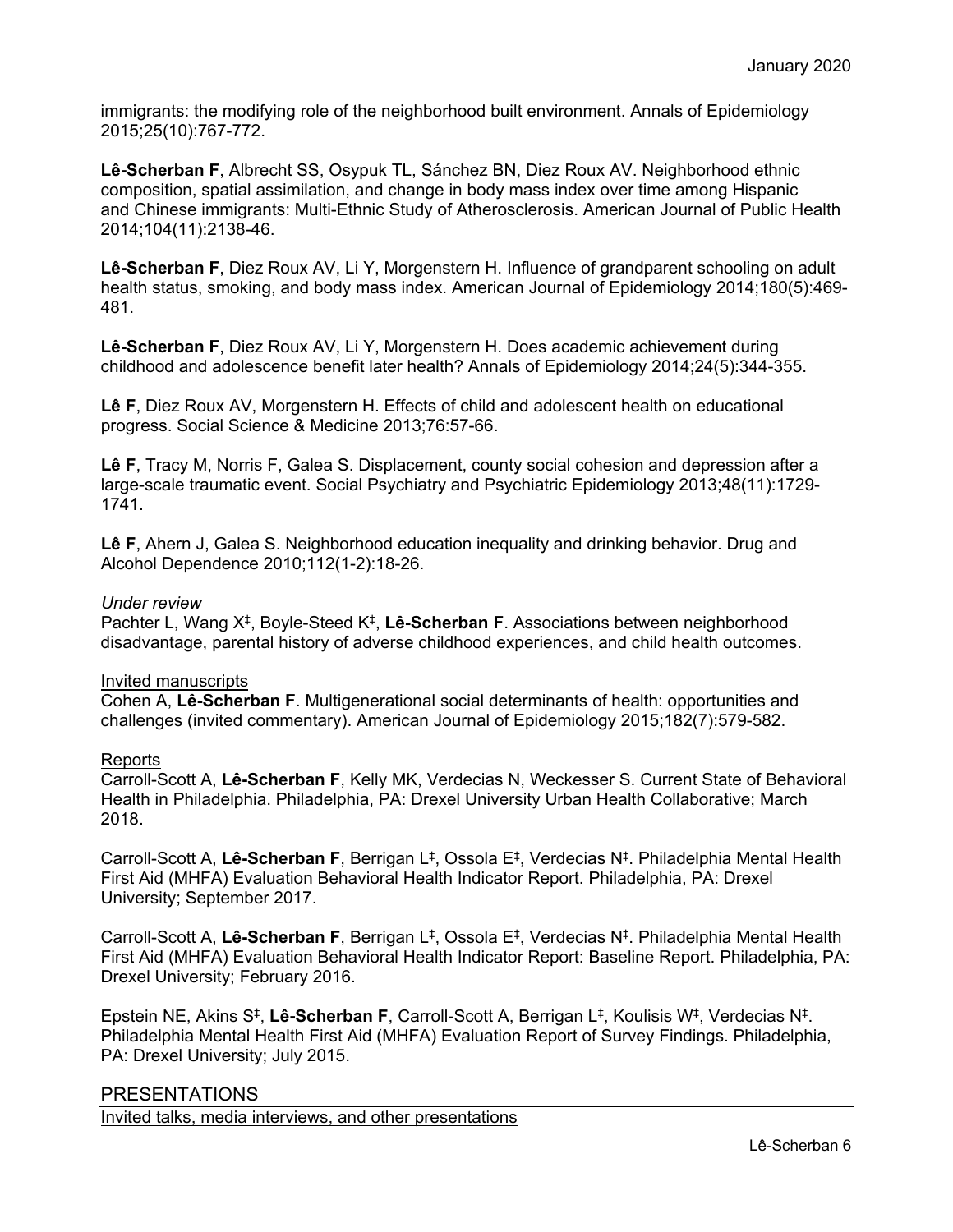*Integrating data from multiple city systems to coordinate services and measure impacts over time* (invited session presentation). American Public Health Association Annual Meeting, Philadelphia, PA, November 2019.

*Intergenerational effects of child adversity.* American Health Care Journalism 2019 conference panel "The Lasting Effects of Childhood Exposure to Violence," Baltimore, MD, May 2019.

*Parents' scars from childhood trauma can affect their kids' health, researchers find*. WHYY interview, June 2018.

*West Philadelphia Promise Neighborhood*. Drexel Urban Health Collaborative Research Seminar, Drexel University, Philadelphia, PA, June 2017.

*West Philadelphia Promise Neighborhood*. PolicyLab Center Meeting, Children's Hospital of Philadelphia, Philadelphia, PA, April 2017.

*West Philadelphia Promise Neighborhood: Data and Research Core*. Drexel University Board of Trustees Community Partnerships Committee, Philadelphia, PA, March 2017.

*Parental depression and child school performance*. NPR interview, April 2016.

*Schooling and health within and across generations*. National Institute on Aging Health Disparities Research Section Seminar, Baltimore, MD, November 2015.

*Associations between grandparental schooling and adult health status, smoking, and obesity***.**  Johns Hopkins Bloomberg School of Public Health, Baltimore, MD, October 2014.

*Getting a student public health group up and running.* Asian Pacific Islander Caucus Student and Early Professional Breakfast, American Public Health Association Annual Meeting, Boston, MA, November 2013.

*3-Generation education effects on health: looking for a question-data-analysis combo*. Center for Social Epidemiology and Population Health Seminar, October 2012.

*Estimating causal effects of a high school degree on health.* "Dance Your Ph.D." contest entry (annual contest sponsored by Science Magazine), August 2010.<http://vimeo.com/14596783>

#### Organized sessions

*Using Electronic Health Record Data Linkages to Promote Health Equity*. American Public Health Association Annual Meeting, Philadelphia, PA, November 2019.

*Using Spatial Analysis to Identify Neighborhood Vulnerabilities*. International Society for Environmental Epidemiology Annual Conference, Seattle, WA, August 2014.

Select conference presentations \*Presenter; ‡Student/mentee

Lê-Scherban F\*, Headen I‡, Beverly M, Gilliam E, Nadji A‡, Traister K, Carroll-Scott A. *West Philadelphia Promise Neighborhood: Multisectoral data integration to promote child and family well-being*. Interdisciplinary Association for Population Health Science annual meeting, Washington, DC, October 2018.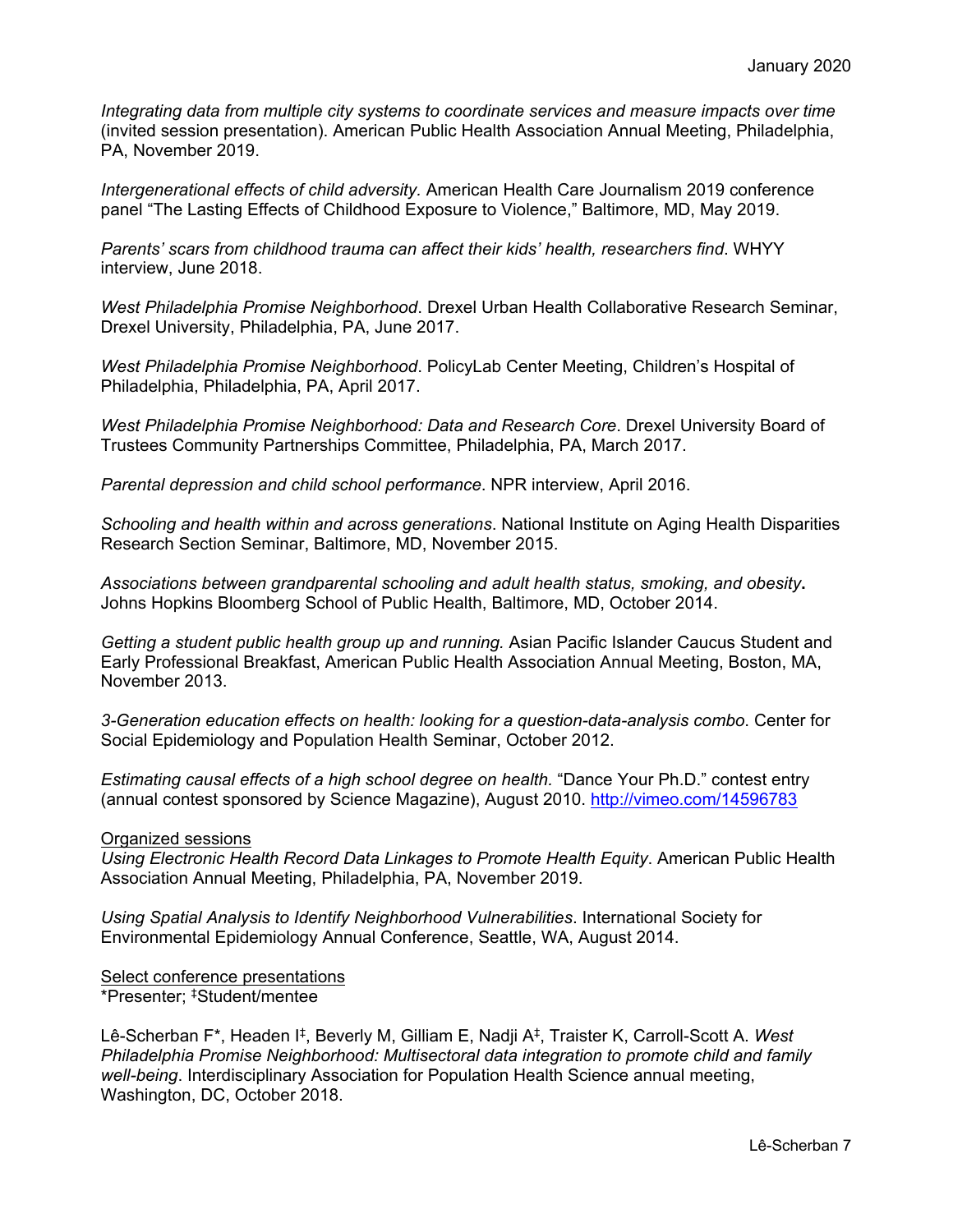Wang X\*‡, Lê-Scherban F, Boyle-Steed K‡, Pachter L. *Intergenerational associations between adult past exposure to community-level adverse childhood experiences and offspring child health outcomes: The Philadelphia ACE Study* (poster presentation). American Public Health Association Annual Meeting, Atlanta, GA November 2017.

Verdecias N\*‡, Kelly MK‡, Weckesser S‡, Lê-Scherban F, Carroll-Scott A. *Examining principal and teacher experiences with Youth Mental Health First Aid training in Philadelphia, PA* (poster presentation). American Public Health Association Annual Meeting, Atlanta, GA, November 2017.

Boyle-Steed K\*‡, Lê-Scherban F, Wang X‡, Pachter L. *Bi-Generational associations of adverse childhood experiences with diet and exercise behaviors*. Drexel Urban Health Collaborative Urban Health Symposium, Philadelphia, PA, September 2017.

Carroll-Scott A\*, Lê-Scherban F, Verdecias N‡, Weckesser S‡, Kelley MK\*‡, Berrigan L‡, Ossola E‡. *Philadelphia Mental Health First Aid School Pilot Study*. R2P Research, Policy and Practice Conference, Philadelphia, PA, October 2016.

Gebrekristos L\*‡, Lê-Scherban F. *Association of perceived discrimination and psychological distress among young adults*. PSID Annual User Conference, Ann Arbor, MI, September 2016.

Lê-Scherban F\*, Brenner AB, Hicken MT, McKinley P, Needham BL, Seeman T, Sloan RP, Wang X, Diez Roux AV. *Is lifetime socioeconomic status related to stress reactivity? Evidence from the Multi-Ethnic Study of Atherosclerosis*. World Congress of Epidemiology, Miami, FL, June 2016.

Thao D\*‡, Lê-Scherban F. *Age at immigration and health outcomes: Review of the public health literature*. College of Physicians of Philadelphia Annual Student Poster Session, Philadelphia, PA, May 2016.

Carroll-Scott A\*, Lê-Scherban F\*, Koulisis W‡. *Building capacity and infrastructure for behavioral health surveillance and measuring population-level impact of Mental Health First Aid in Philadelphia*. American Public Health Association Annual Meeting, Chicago, IL, November 2015.

Lê-Scherban F\*, Albrecht SS, Osypuk TL, Sánchez BN, Diez Roux AV. *Are long-term changes in neighborhood ethnic composition related to BMI and waist circumference among Chinese immigrants? Evidence from the Multi-Ethnic Study of Atherosclerosis*. American Public Health Association Annual Meeting, Chicago, IL, November 2015.

Lê-Scherban F\*, Brenner AB, Schoeni R. *Lifetime family wealth and mental health among young adults* (poster presentation). Society for Epidemiologic Research Annual Meeting, Denver, CO, June 2015.

Hastert T\*, de Oliveira Otto MC, Lê-Scherban F, Steffen B, Steffen LM, Tsai M, Jacobs D, Nguyen H, Baylin A. *Association of polyunsaturated fatty acids with body mass index: results from the Multi-Ethnic Study of Atherosclerosis* (poster presentation). American Heart Association EPI/Lifestyle Meeting, Baltimore, MD, March 2015.

Lê-Scherban F\*, Albrecht SS, Osypuk TL, Sánchez BN, Diez Roux AV. *Neighborhood ethnic composition and change in body mass index over time among Hispanic and Chinese immigrants: Multi-Ethnic Study of Atherosclerosis*. Society for Epidemiologic Research Annual Meeting, Seattle, WA, June 2014.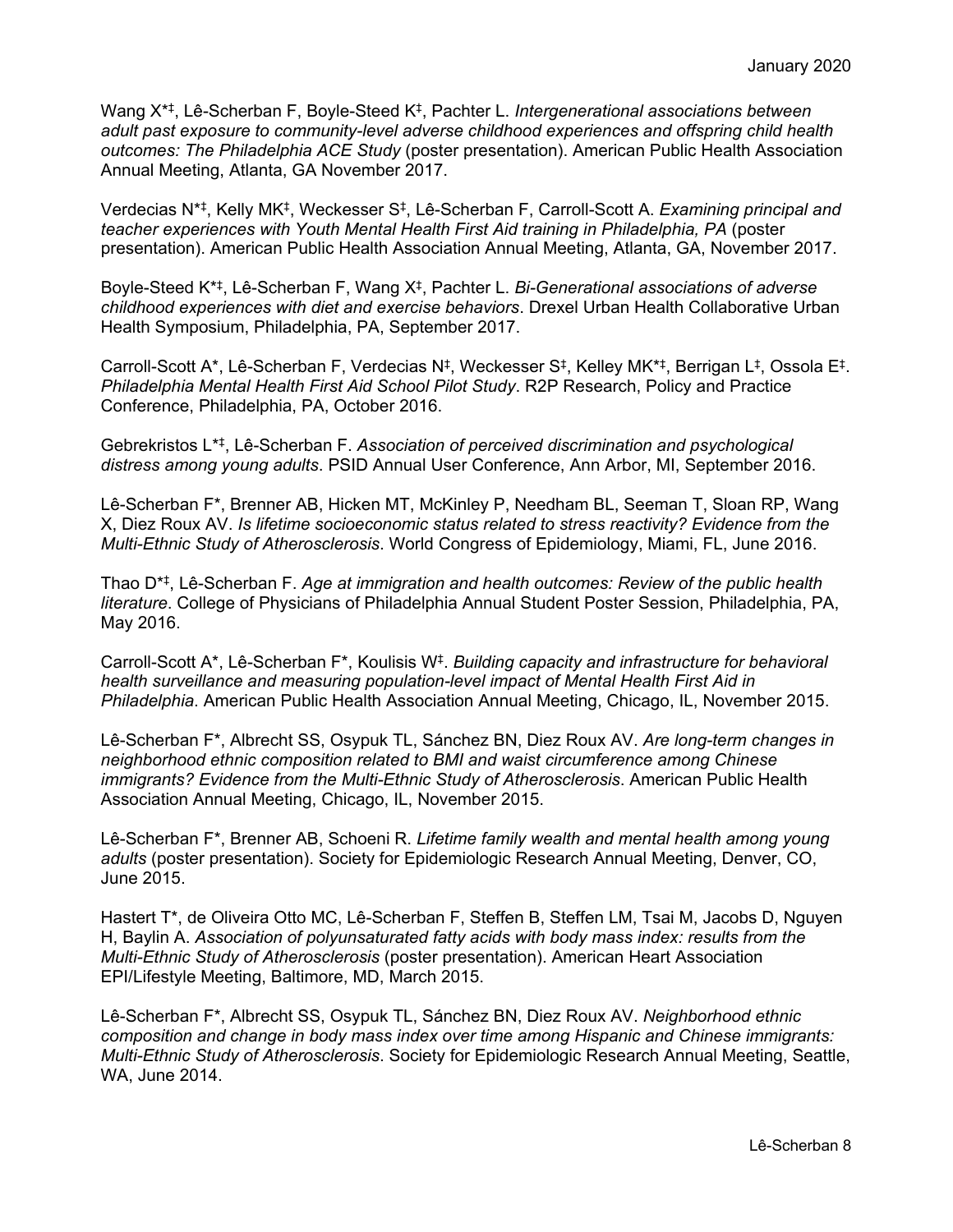Lê F\*, Diez Roux AV, Li Y, Morgenstern H*. Influence of grandparent schooling on adult health status, smoking, and obesity*. American Public Health Association Annual Meeting, Boston, MA, November 2013.

Lê F\*, Diez Roux AV*. Influence of grandparent schooling on adult health status, smoking, and obesity*. Society for Epidemiologic Research Annual Meeting, Boston, MA, June 2013.

Lê F\*, Diez Roux AV, Morgenstern H*. Do health benefits of schooling accrue during childhood and adolescence?* Health Disparities Conference, Teacher's College, Columbia University, New York, NY, March 2013.

Lê F\*, Diez Roux AV, Morgenstern H*. Do health benefits of schooling accrue throughout childhood and adolescence,* (poster presentation). Society for Epidemiologic Research Annual Meeting, Minneapolis, MN, June 2012.

Lê F\*, Diez Roux AV*. Effects of childhood and adolescent health on educational progress,* (poster presentation). Society for Epidemiologic Research Annual Meeting, Minneapolis, MN, June 2012.

Lê F\*, Diez Roux AV, Morgenstern H*. Do health benefits of schooling accrue throughout childhood and adolescence?* (poster presentation). University of Michigan School of Public Health Doctoral Program Day, Ann Arbor, MI, February 2012.

Lê F\*, Diez Roux AV, Morgenstern H*. Effects of childhood and adolescent health on educational progress* (poster presentation). Rackham Centennial Research Symposium, University of Michigan, Ann Arbor, MI, February 2012.

Lê F\**. Rurality and mortality in Florida counties* (poster presentation). Student Poster Session, University of California, Berkeley School of Public Health, Berkeley, CA, April 2008.

# FUNDING

**Submitted** 

Robert Wood Johnson Foundation, Equity-Focused Policy Research, 3/2020-3/2022 Digging Deeper: Barriers and Benefits to SNAP and WIC Participation in Immigrant Families With Young Children

Role: M-PI (M-PI: Cutts), Total amount: \$250,000

JPB Foundation, 1/2020-12/2022 Preventive Identification of Rising Risk Families: Promoting Healthy Childhoods Role: Co-I (PI: Sandel), Total amount: \$1,050,000

#### Ongoing

US Dept of Education, 1/2017-12/2021 West Philadelphia Promise Neighborhood Role: Data & Research Core Co-Lead (Co-Lead: Carroll-Scott; PI: Kerman), Total amount: \$29,993,058 (Data & Research Core Total amount: \$5,760,977)

Boston Medical Center (repeating annual contract), 1/2020-12/2020 Children's Health Watch Role: Site PI, Total amount: \$149,162

NIH/NICHD, R01, 7/2019-6/2024 Consolidating a Binational Observatory on Migrant Health in the Mexico-US Border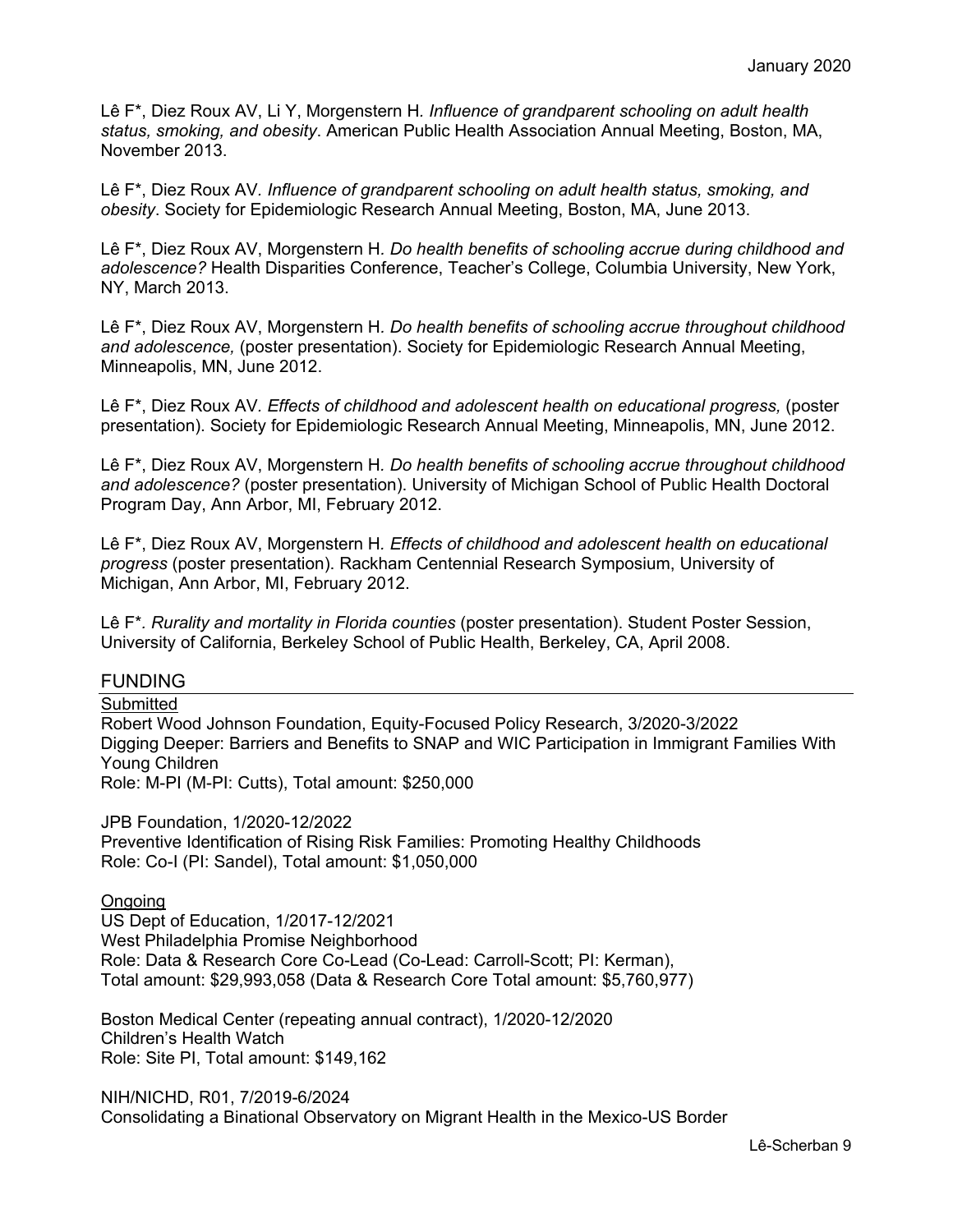Role: Co-I (PI: Martinez-Donate), Total amount: \$3,433,611

Robert Wood Johnson Foundation, 12/2018-5/2021 Testing Strategies to Communicate Evidence about Toxic Stress While Minimizing Stigma Toward Children and Families Role: Co-I (PI: Purtle), Total amount: \$499,146

American Institute of Architects College of Fellows Latrobe Prize 2019 Addressing a Multi-Billion Dollar Challenge: Advancing Knowledge of How High-Quality School Buildings Can Positively Impact Educational Outcomes Role: Co-I (PI: O'Donnell, Levine), Total amount: \$100,000

#### **Completed**

Pennsylvania Department of Health, 7/2016-12/2019 Pediatric Big Data Project Role: Co-I, Obesity Aim Lead (PI: Forrest/Site PI: Diez Roux), Total amount: \$1,313,392

NIH/NIMH, R21, 9/2016-8/2018 Audience Research to Disseminate Mental Health Evidence to Policymakers Role: Co-I (PI: Purtle), Total amount: \$430,374

Drexel Urban Health Collaborative pilot grant, 9/2016-8/2017 Intergenerational Associations between Adult Past Exposure to Adverse Childhood Experiences and Offspring Child Health Outcomes: The Philadelphia Urban ACE Study Role: M-PI (M-PI: Pachter), Total amount: \$21,745

NIH/NIMHD, Loan Repayment Program in Health Disparities Research, 7/2014-6/2016 Individual and Community Influences on Health of Asian and Hispanic Immigrants Role: PI

University of Louisiana at Lafayette, 7/2015-6/2016 Youth Access to Tobacco (subcontract) Role: Co-I (PI: Lee), Total amount: \$71,768

Philadelphia Department of Behavioral Health and Intellectual disAbility Services,7/2015-6/2017 Evaluation of Mental Health First Aid Initiative (contract) Role: Co-I (PI: Carroll-Scott), Total amount: \$100,000 annually

NIH/NHLBI, R01 HL071759, 6/2009-5/2014 Neighborhoods and Cardiovascular Disease in a Multiethnic Cohort Role: Research Fellow, 2013-2014 (PI: Diez Roux), Total amount: \$1,065,392

NIH/The National Center for Health Disparities, 2P60 MD002249, 9/2007-08/2017 Social and Biological Predictors of Heterogeneity in Cardiovascular Risk in African Americans Role: Research Fellow, 2013-2014 (PI: Diez Roux), Total amount: \$6,944,209

Not awarded NIH/NIMHD, R01, 4/2020-3/2025 Geographic Mechanisms of Disparities in Children's Health (GeoMEDIC) Role: PI, Total amount: \$3,805,352

Robert Wood Johnson Foundation, Healthy Eating Research, 4/2020-6/2021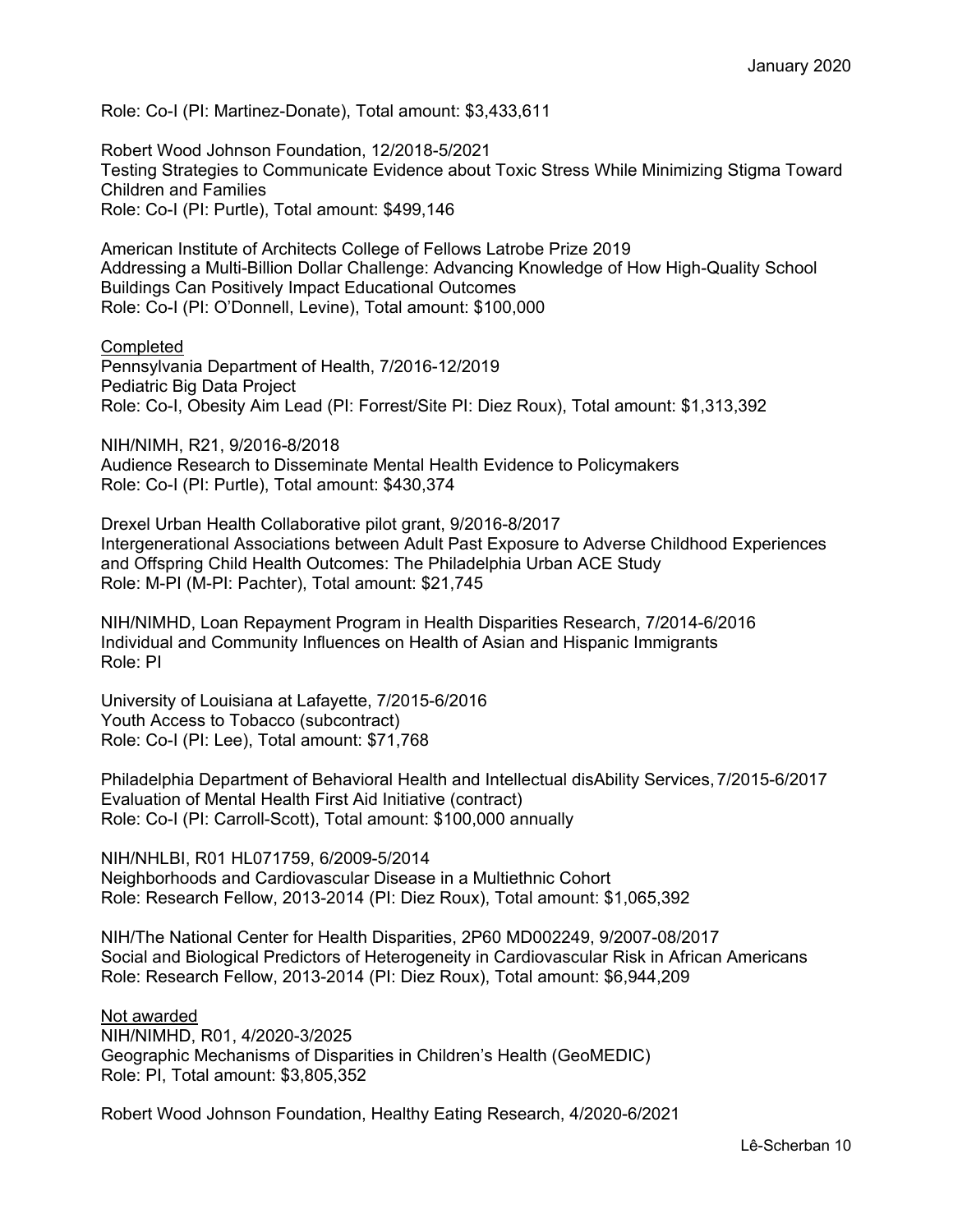Pediatric Big Data Project: Food Insecurity and Child Adiposity Role: M-PI (M-PI: Rundle), Total amount: \$200,000

NIH/NCI, R01, 12/2018-11/2022 Longitudinal Obesogenic Context Across the Life Course Role: Co-I (PI: Lovasi, Isasi), Total amount: \$2,810,114

NIH/NICHD, R21, 9/2017-8/2019 Evaluating Policy Alternatives to Reduce Child Obesity Disparities: An Agent-Based Approach Role: M-PI (M-PI: Langellier), Total amount: \$417,803

NIH/NIMHD, U54, 9/2017-8/2021 Drexel Center for Excellence on Minority Health and Health Disparities Role: Co-I (PI: Ortega, Lovasi), Total amount: \$7,441,765

NIH/NIDDK, R21, 9/2017-8/2020 Simulating Effects of Policies to Reduce Obesity Disparities Role: Co-I (PI: Langellier), Total amount: \$598,009

NIH/NHLBI, K01, 9/2016-8/2021 Multilevel Strategies to Reduce Cardiovascular Risk among Mexican Immigrants Role: PI, Total amount: \$689,694

Network on Life Course Health Dynamics and Disparities, 7/2015-6/2016 Trends in Nativity-Based Cardiovascular Health Disparities Across the Life Course Role: PI, Total amount: \$14,175

Panel Study of Income Dynamics Small Grants for Research Using PSID Data, 5/2015-8/2016 The Role of Long- and Short-Term Parent Financial Transfers in Mental Health Role: PI, Total amount: \$31,211

American Heart Association, 7/2015-6/2019 Drexel University Center to Eliminate Health Disparities Role: Co-I (PI: Diez Roux), Total amount: \$3,709,300

Substance Abuse & Mental Health Services Administration (SAMHSA), 8/2015-7/2018 National Mental Health First Aid Evaluation (subcontract) Role: Co-I (PI: Carroll-Scott), Total amount: \$329,702

## SERVICE TO UNIVERSITY

| 2018- | Member, Department of Epidemiology and Biostatistics Graduate Committee,<br>Dornsife School of Public Health, Drexel University  |
|-------|----------------------------------------------------------------------------------------------------------------------------------|
| 2017- | Co-Chair, Department of Epidemiology and Biostatistics Seminar Committee,<br>Dornsife School of Public Health, Drexel University |
| 2019  | Poster Judge, Drexel Urban Health Symposium, Philadelphia, PA                                                                    |
| 2019  | Grant Reviewer, Barbara G. Hornum Award for Teaching Excellence, Drexel<br>University                                            |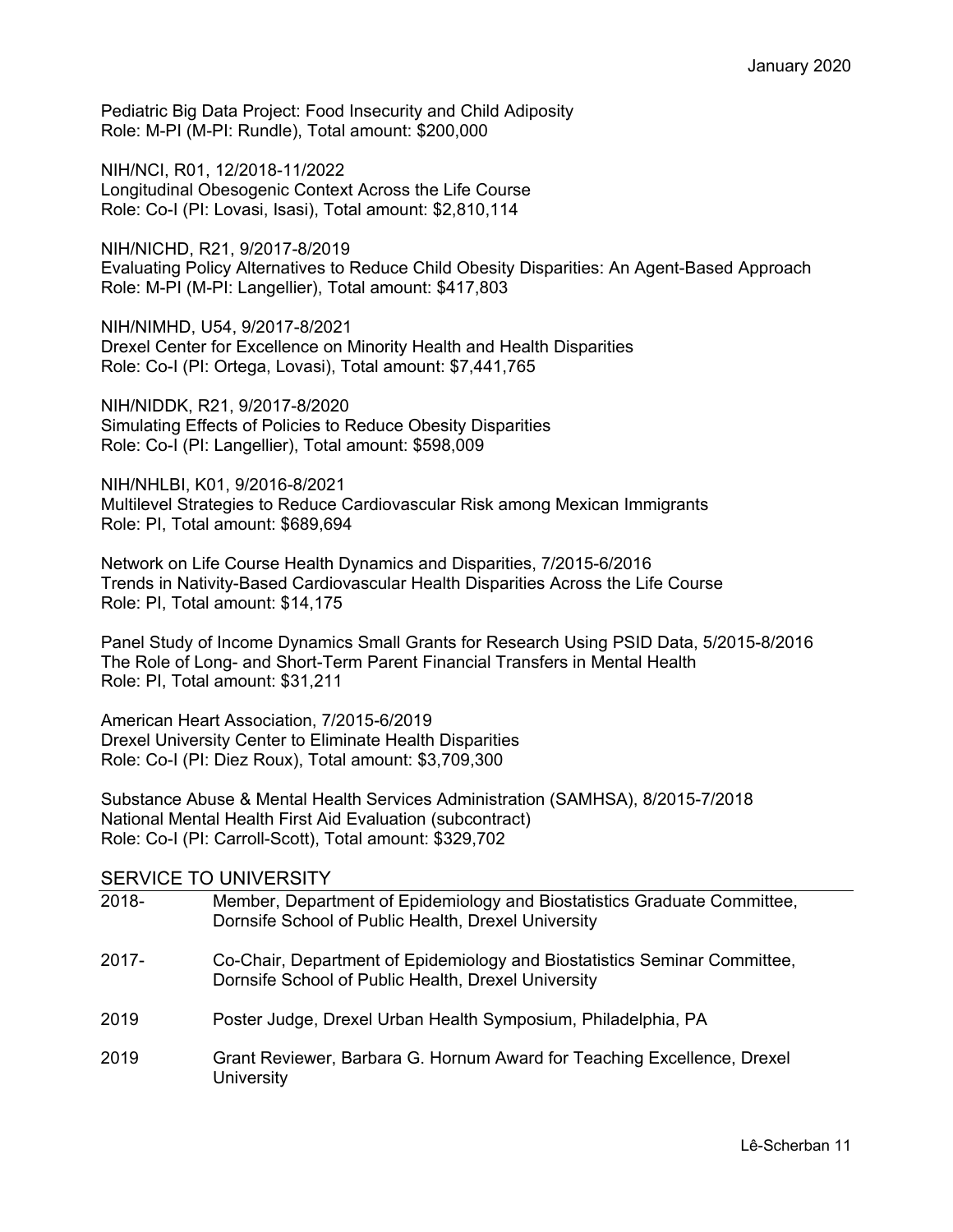- 2017-2018 Member, Department of Epidemiology and Biostatistics MPH Committee, Dornsife School of Public Health, Drexel University
- 2018 Grant Reviewer, Drexel Areas of Research Excellence (DARE) awards, Drexel **University**
- 2017, 2018 Grant Reviewer, Drexel Urban Health Collaborative Pilot Grant Program, Urban Health Collaborative, Drexel University
- 2016 Co-Lead, MPH Redesign Foundational Methods Committee, Drexel University
- 2016 Member, Epidemiology MS Program Review Committee, Drexel University
- 2015-2017 Coordinator, School of Public Health Junior Faculty Group, Drexel University
- 2014-2015 Member, Urban Health Symposium Planning Committee, Drexel University
- 2015 Member, MS in Epidemiology Admissions Committee, Drexel University
- 2012-2014 Coordinator*,* Epidemiologic Methods Journal Club, University of Michigan
- 2011-2013 Governing Committee Member*,* Association for Asian Public Health Action, University of Michigan
- 2010-2012 Student Recruiter*,* University of Michigan School of Public Health NIH Graduate & Professional School Fair 2012, Bethesda, MD American Public Health Association Annual Meeting 2012, San Francisco, CA American Public Health Association Annual Meeting 2011, Washington, DC American Public Health Association Annual Meeting 2010, Denver, CO
- 2010-2012 Arbitration Student Panelist*,*  University of Michigan Office of Student Conflict Resolution
- 2012 Focus Group Facilitator*,* Epidemiology Department MPH program evaluation, University of Michigan School of Public Health
- 2010, 2013 Poster Judge, Epidemiology Department MPH Poster Session, University of Michigan School of Public Health

SERVICE TO PROFESSION

- 2018- Advisory Board Member, Consortium for Design and Education Outcomes
- 2014- Conference Abstract Reviewer*,* Society for Epidemiologic Research
- 2012- Conference Abstract Reviewer, American Public Health Association Asian & Pacific Islander Caucus
- 2017 Reviewer, Best Published Paper Award, American Public Health Association Asian & Pacific Islander Caucus